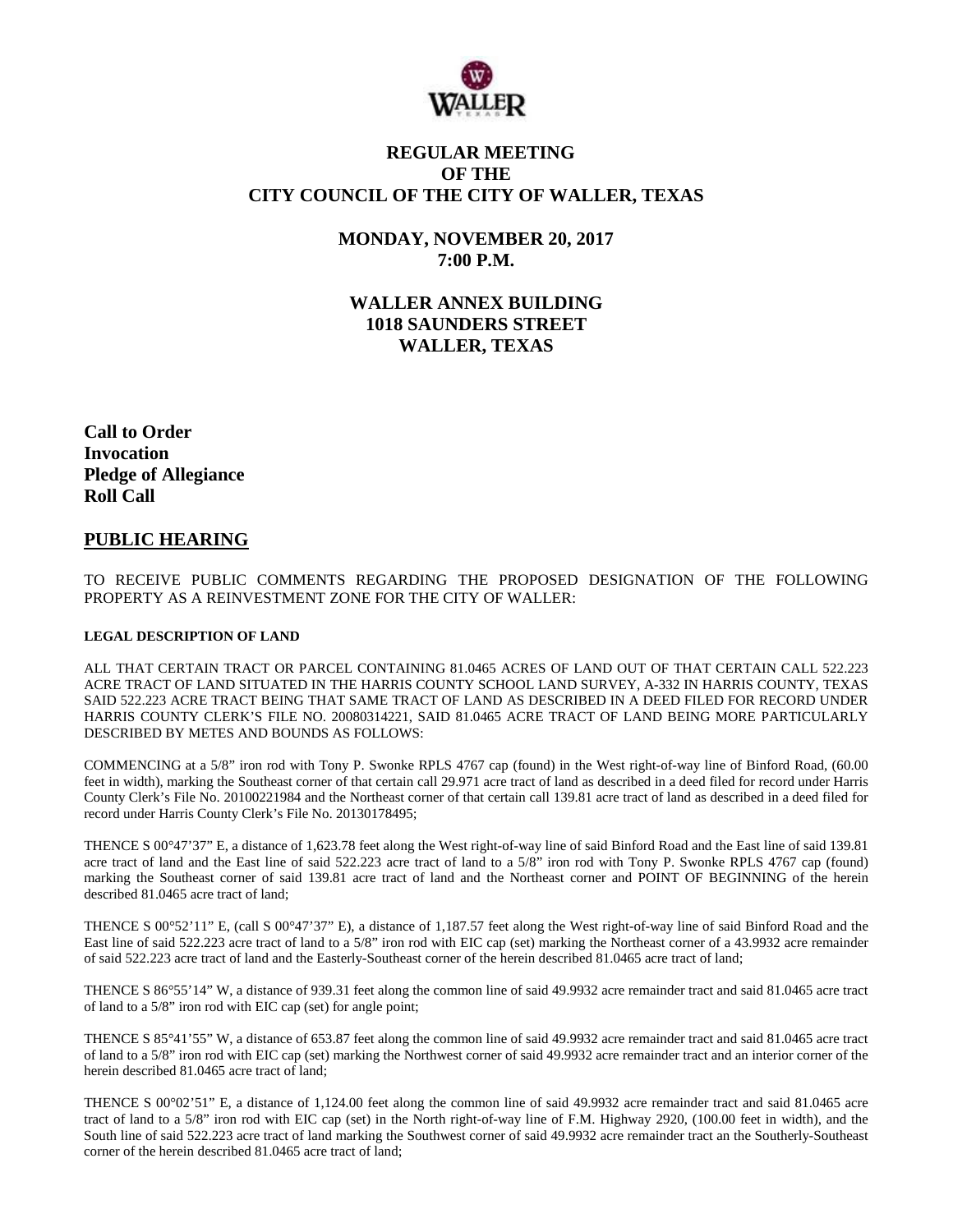THENCE S 88°32'52" W, (call S 88°30'12" W), a distance of 100.03 feet along the North right-of-way line of F.M. Highway 2920 and the South line of said 522.223 acre tract of land to a 5/8" iron rod with EIC cap (set) marking the Southeast corner of a 12.8149 acre remainder of said 522.223 acre tract of land and the Southerly-Southwest corner of the herein described 81.0465 acre tract of land;

THENCE N 00°02'51" W, a distance of 1,124.00 feet along the common line of said 12.8149 acre remainder tract and said 81.0465 acre tract of land to a 5/8" iron rod with EIC cap (set) marking the Northeast corner of said 12.8149 acre remainder tract and an interior corner of the herein described 81.0465 acre tract of land;

THENCE S 89°43'06" W, a distance of 500.01 feet along the common line of said 12.8149 acre remainder tract and said 81.0465 acre tract of land to a 5/8" iron rod with EIC cap (set) in the east line of that certain call 14.600 acre tract of land as described in a deed filed for record under Farris County Clerk's File No. 2010053196 marking the Northwest corner of said 12.8149 acre remainder tract and an interior corner of the herein described 81.0465 acre tract of land;

THENCE N 00°02'51" W, (call North), a distance of 32.99 feet along the common line of said 14.600 acre and said 81.0465 acre tracts of land to a 5/8" iron rod with Tony P. Swonke RPLS 4767 cap (found) marking the Northeast corner of said 14.600 acre tract of land and an interior corner of the herein described 81.0465 acre tract of land;

THENCE S 89°57'06" W, a distance of 558.51 feet, (call West, 558.46 feet), along the common line of said 14.600 acre and said 81.0465 acre tracts of land to a 5/8" iron rod with Tony P. Swonke RPLS 4767 cap (found) in the East line of that certain call 60.3026 acre tract of land as described in a deed filed for record under Harris County Clerk's File No. R-117042 marking the Northwest corner of said 14.600 acre tract of land and the Westerly-Southwest corner of the herein described 81.0465 acre tract of land;

THENCE N 00°02'31" W, (call North), a distance of 1,251.19 feet along the common line of said 60.3026 acre and said 81.0465 acre tracts of land to a 3/8" iron rod (found) in the South line of said 139.81 acre tract of land marking the Northeast corner of said 60.3026 acre tract of land and the Northwest corner of the herein described 81.0465 acre tract of land;

THENCE N 89°56'03" E, a distance of 2,731.42 feet, (call East, 2,731.53 feet), along the common line of said 139.81 acre and said 81.0465 acre tracts of land to the POINT OF BEGINNING and containing 81.0465 acres of land.

## **CLOSE PUBLIC HEARING**

#### **PRESENTATIONS**

Presentation by Mayor Marburger

## **COMMUNICATIONS FROM THE PUBLIC**

Please fill out a "Citizen Registration Card" form in order to address the Council. Turn in the form prior to Communications from the Public to the City Secretary. Speakers are limited to three minutes. The purpose of this item is to allow the public an opportunity to address the Mayor and City Council on issues that are not on the agenda. The Council cannot take action, but may refer this item to a department head or direct that this item be placed on a future regular Council agenda.

## **CONSENT AGENDA ITEMS**

This agenda consists of non-controversial or "housekeeping" items required by law. Items may be removed from the Consent Agenda by any Councilmember making such a request prior to a motion and vote on the Consent Agenda.

1. Approval of Minutes for October 16, 2017 Town Hall /Regular Meeting.

## **REGULAR AGENDA ITEMS**

- 2. Discussion and possible action to approve **Ordinance # 515,** designating Reinvestment Zone No. 3-TA, located off Binford Road and FM 2920 within the City of Waller, Waller County; making certain findings.
- 3. Discussion and possible action to approve **Resolution # 2017-19**, casting a ballot for the election of a person to the Board of Directors of the Harris County Appraisal District.